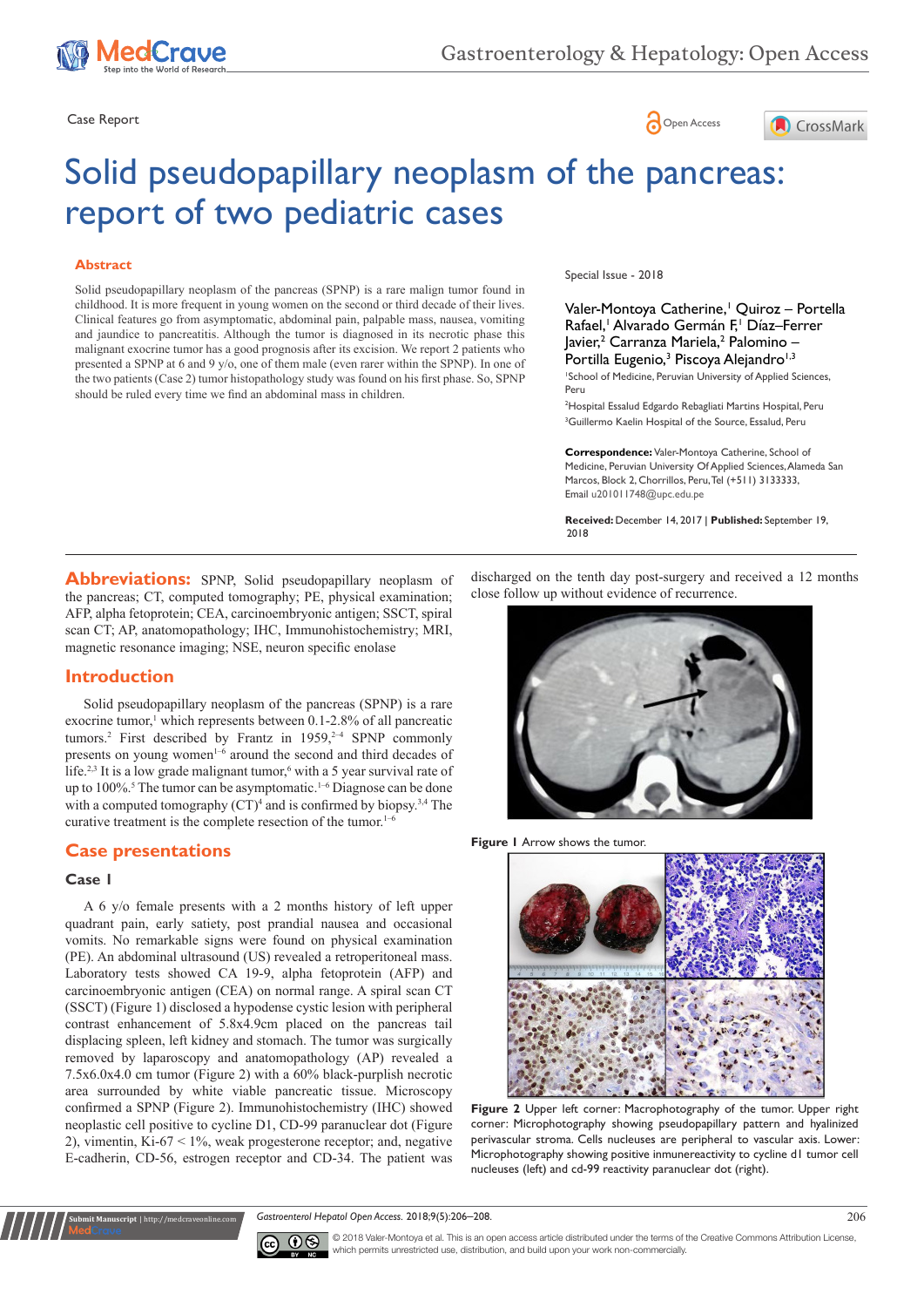#### **Case 2**

A 9 y/o male, with history of appendectomy and peritonitis, Meckel diverticulum´s surgery 6 years ago and chronic constipation came to the hospital complaining of 1 year of mild to moderate colic epigastric intermittent pain. Two months before admission he had abdominal distension, intermittent vomits and sporadic headache. His primary care physician ordered an abdominal US which showed a 2.5x1.9 cm hypoechogenic ovoid lesion; later, the SSCT and Magnetic resonance imaging (MRI) revealed a 2.1x1.6x1.8cm tumor on the pancreas body (Figure 3). Tumor markers CA 19-9 (Normal: < 37U/mL) and AFP were normal. An Endoscopic Ultrasound (EUS) biopsy showed only adipose tissue. A distal pancreatectomy of the neck, body and tail was performed. AP revealed a 1.7x1.4x1.2 cm tumor lesion on the tail of the pancreas. Microscopy showed solid and pseudopapillary patterns on tumor cells (Figure 4). On IHC tumor cells were positive for cycline D1 (Figure 4), progesterone receptors, Ki-67  $\leq$  2% and negative for pan cytokeratin, CD-99, estrogen receptors, chromogranin, synaptophysin and not representative vimentin. The patient was discharged at 10 days post-surgery.



**Figure 3** Contrast MRI of the upper abdomen. Arrow shows the tumor.



**Figure 4** Left: microphotography showing 2 zones: neoplastic cells with solid patterns on upper half, and homogenous pseudo papillary pattern lower half. Right: microphotography exhibits positive cycline d1.

## **Discussion**

SPNP are slow growing malignant exocrine "borderline" neoplasms with a good prognosis, that represent 1-2% of pancreatic tumors and takes years to doubles its size.<sup>1,2,4,7</sup> SPNP are prevalent in women on the second-third decade of live.<sup>2</sup> Over the years they received several names such as epithelial papillary neoplasm, cystic papillary neoplasm, Frantz tumor, among others, until 1996 when

WHO categorized it as SPN.<sup>2-4</sup> Its etiology is still unknown but may be related to sexual hormones.<sup>2</sup> Its prevalence has been increasing over the years particularly in Asia;<sup>8</sup> they are rare in children especially in males.5,9 From 500 cases of SPNP reported in a study only 35 been on children.3 Another review showed 718 cases of SPNP which 167 were children from Europe, EEUU and Japan.<sup>10</sup> In Peru 629 cases have been reported, mostly of adult women.<sup>11</sup> In this report we present two cases uncommon pediatric cases, a 6 y/o female and a 9 y/o male.

Clinical presentation can range from asymptomatic to abdominal pain, nausea, vomiting, jaundice, pancreatitis or palpable mass. It can be located on any part of the pancreas but usually present on tail, then around the head and neck.<sup>8</sup> Diagnosis should be suspected on any mass inside the pancreas and ultrasound detects SPNP of more than 0.5-34.5 cm.10 Either a CT or MRI can be performed to discover the extension and infiltration of the tumor. Endoscopic ultrasound guided fine needle biopsy<sup>1-8,12</sup> of the lesion usually allows the AP identify the solid and pseudo papillary patterns on hematoxylin-eosin stain<sup>9,13</sup> and in some cases hemorrhagic, necrotic, or cystic areas can be found.<sup>1</sup> IHC is mandatory to rule out other malignancies.<sup>10,14</sup> Nonspecific markers for SPNP are: vimentin, CD56,  $\alpha$ -1 antitrypsin, neuron specific enolase (NSE), synaptophysin, α-1-antichymotrypsin, fosfolipase A2<sup>1-3,8-10,15</sup> CD10, APC/β-catenin, cycline D1,<sup>2,7-10</sup> galectin-3,<sup>4</sup> e-cadherin, progesterone receptor,<sup>8,13</sup> cytokeratin.<sup>8</sup> On the other hand tests are negative for: chromogranin A only found in neuroendocrine pancreatic tumors;<sup>2</sup> CD99, in pancreatic neuroectodermal tumors;<sup>9</sup> and finally estrogen receptor; and, Ki-67, pan cytokeratin are also negative.2,4,7–9 Tumor markers such as CA 19.9, CA 125, AFP and CEA are commonly within normal limits.<sup>15</sup>

SPNP may be clinically difficult to differentiate from other pancreatic neoplasms, especially serous microcystic adenoma, mucinous cystic neoplasm, intraductal papillary mucinous neoplasm, neuroendocrine cystic tumors, remaining SPNP the rarest one.9,11,12 Differential diagnosis also includes pancreatic teratoma and pancreatoblastoma; but when calcifications and an abdominal palpable mass are present SPNP must be suspected.<sup>7</sup> Treatment involves the complete extraction of the tumor through a laparotomy or laparoscopy. Distal pancreatectomy, Whipple or Langmire procedures are the usual approaches.<sup>9,11,12</sup> Metastases are rare, but liver, lymph nodes,<sup>9,10</sup> peritoneum,<sup>9</sup> hepatic portal vein and spleen<sup>10</sup> have been described. In our cases no metastasis were found. Inpatient observation usually lasts around  $7$  days post-surgery<sup>11</sup> and the prognosis is good in most of the cases. $1-10,14-17$  If metastasis is found chemotherapy and radiotherapy can be used allowing a 5 year survival between 6 months and 17 years.<sup>10</sup>

### **Conclusion**

In spite of its rarity, when a pancreatic mass is found in children, the differential diagnosis should include SPN of the pancreas. Diagnosis can be challenging but technologic advances such as EUS can be helpful. Prognosis after complete resection is good.

## **Acknowledgement**

None.

#### **Conflict of interest**

Authors declare no conflicts of interests.

**Citation:** Valer-Montoya C, Quiroz – Portella R, Alvarado GF, et al. Solid pseudopapillary neoplasm of the pancreas: report of two pediatric cases. *Gastroenterol Hepatol Open Access.* 2018;9(5):206–208. DOI: [10.15406/ghoa.2018.09.00327](https://doi.org/10.15406/ghoa.2018.09.00327)